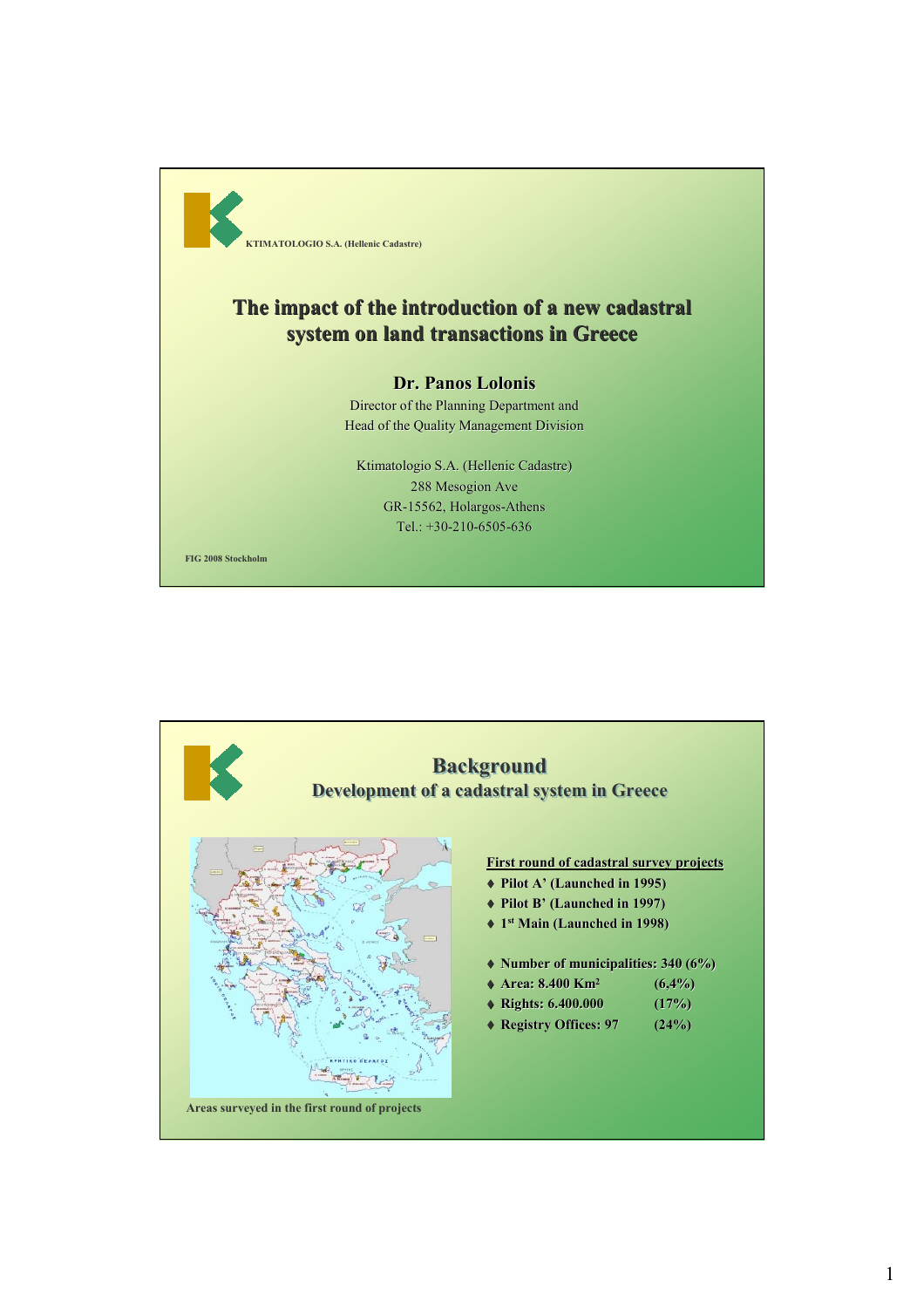



2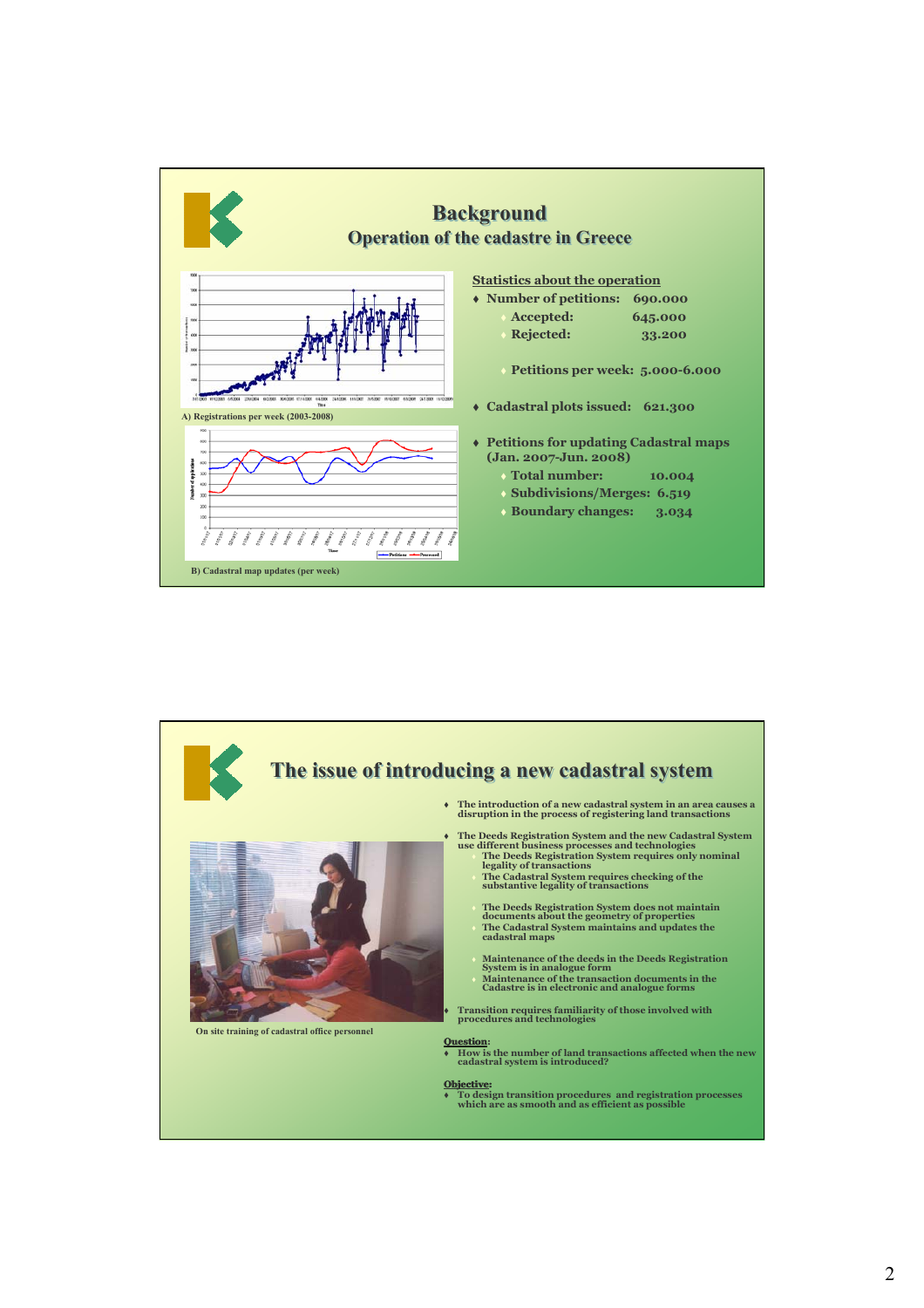

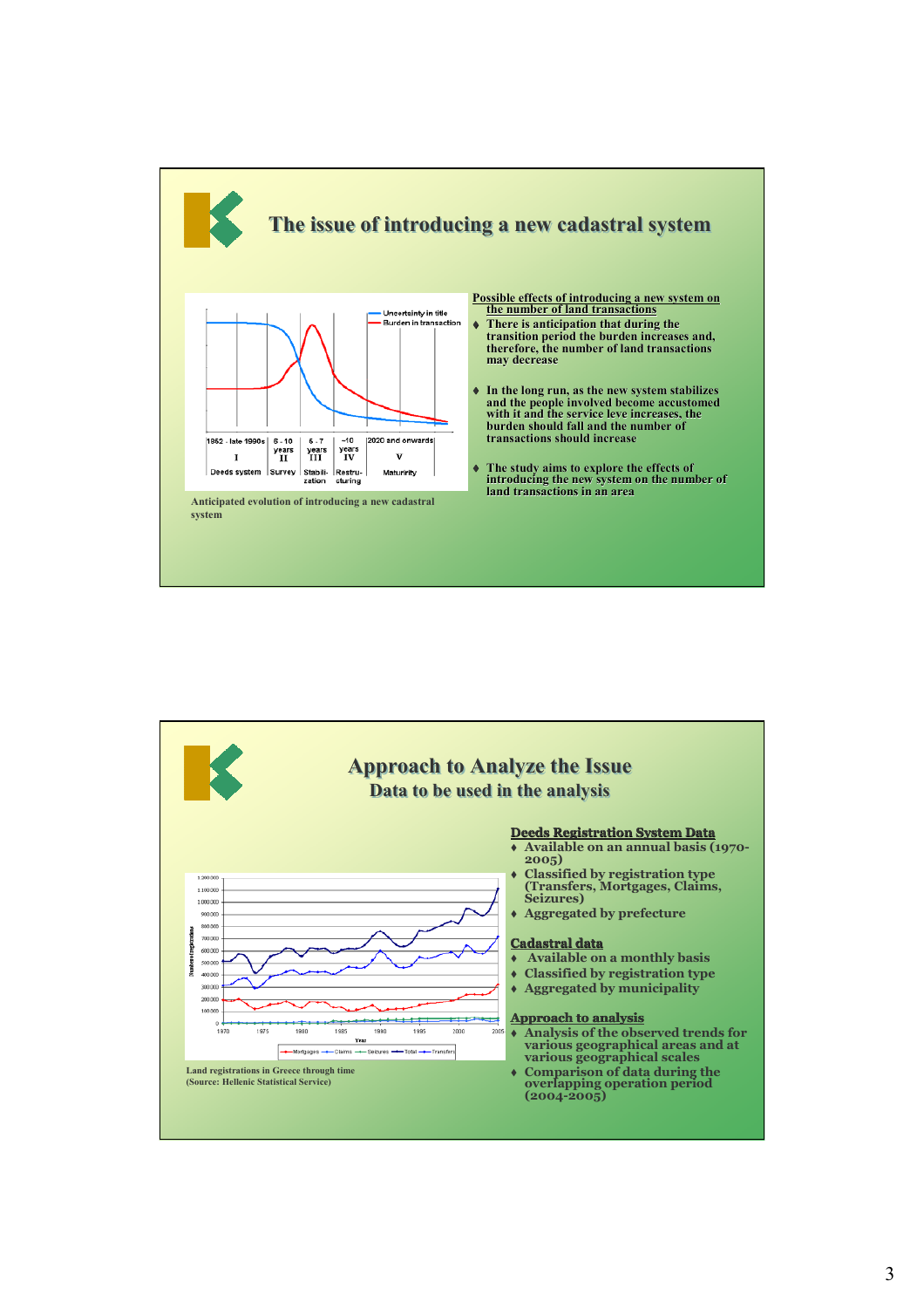

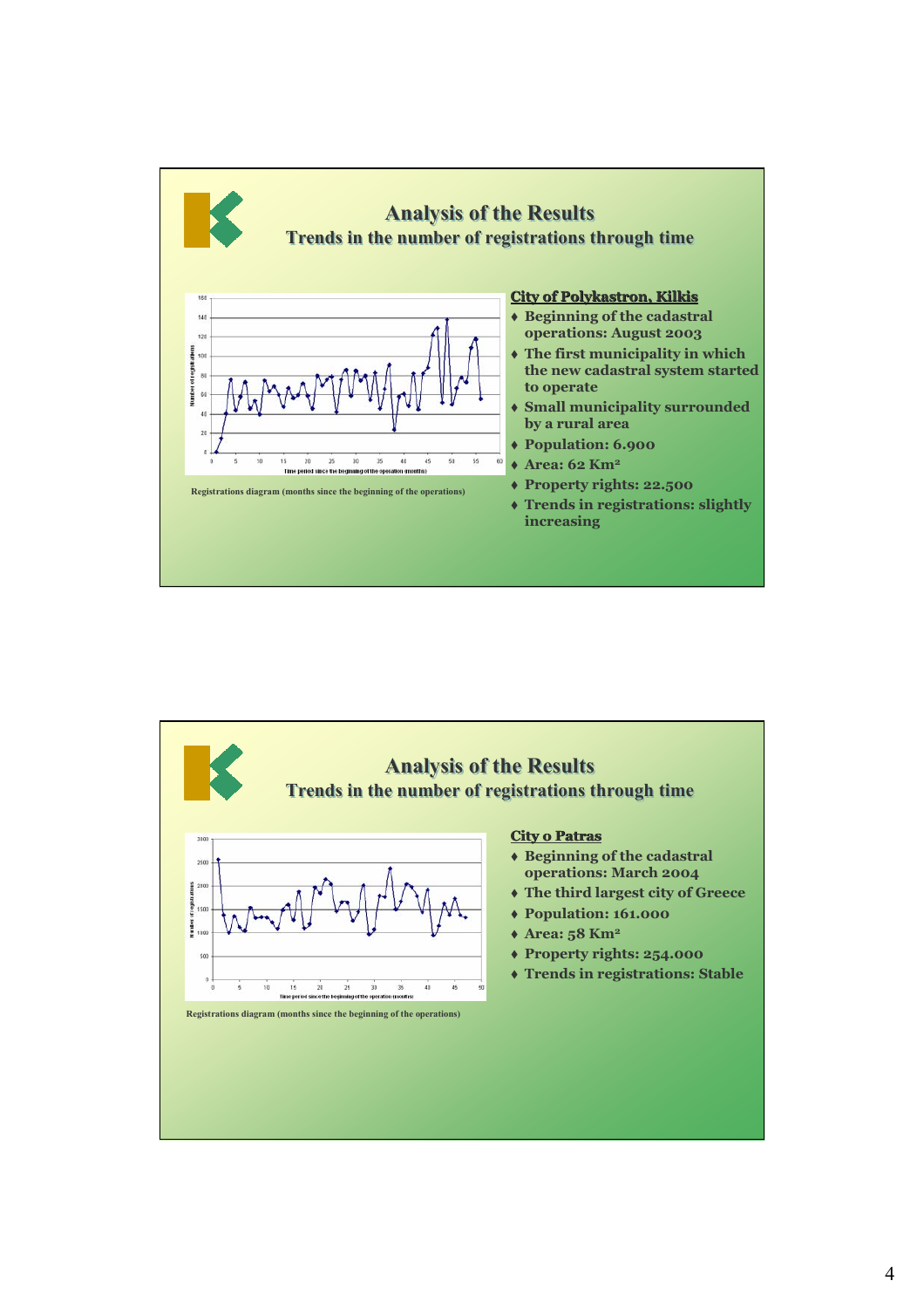

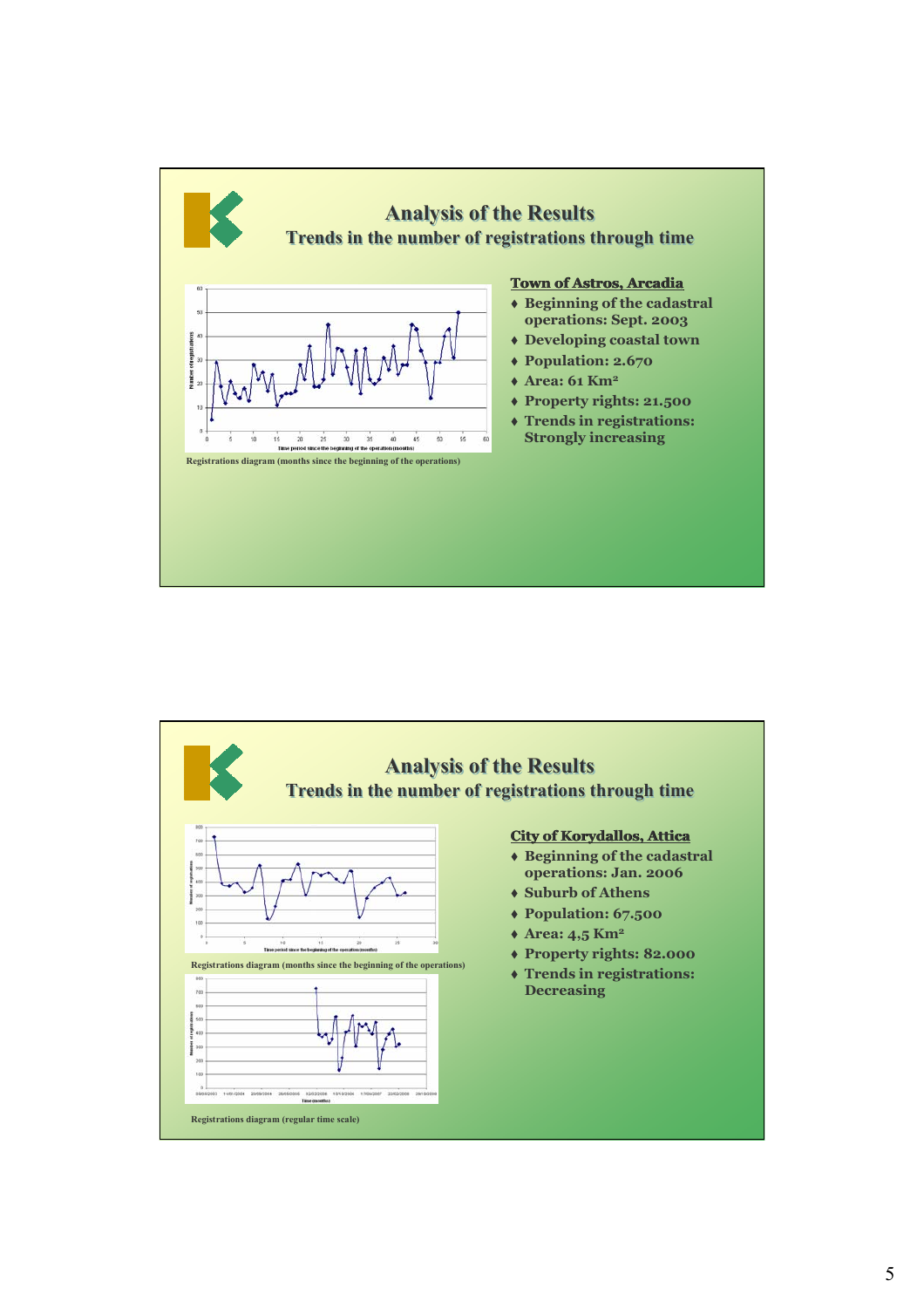